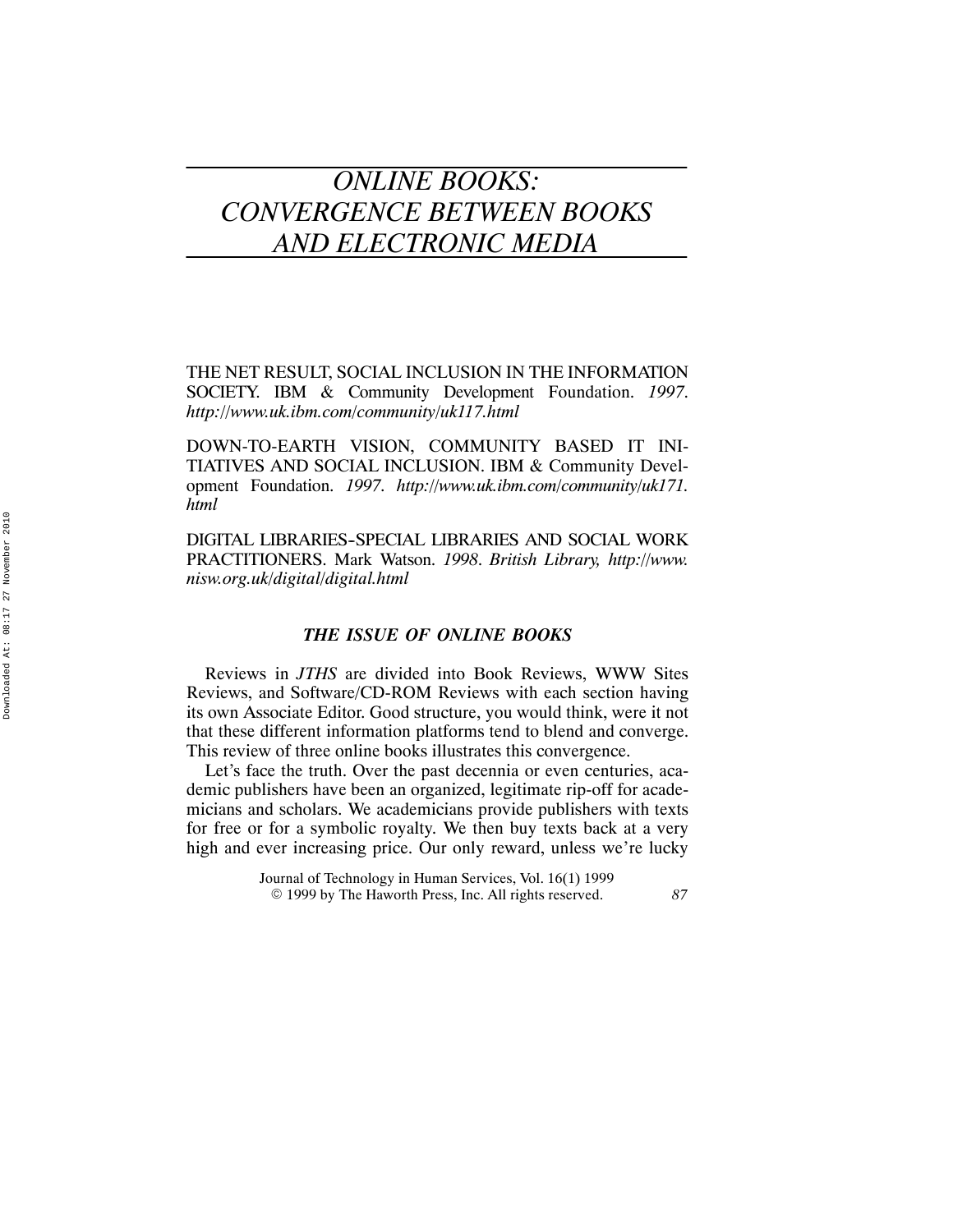enough to become one of those few academic mega-sellers, is a publications record in support of our professional career. The 'publish or perish' ethos of academia is what keeps academic publishers in business.

True, we haven't had many alternatives. As an individual or an academic department, you could organize your own low-cost printing or rely on the services of a commercial lay-outer and printer. Then, you also faced with the task of marketing, dissemination, invoicing, etc. . . . In addition, you risk the academic community not valuing your publication and the publication having no, or a negative impact on your professional career.

Enter the Internet. You write your article or book using a word processor that can save text in different formats, including HTML. Every academic institution has a web server. Consequently, it's easy to upload the fruits of your hard labor onto the World Wide Web and have it available immediately, to anyone, anywhere. Add a bit of graphical design and a strategy to let colleagues know about your work (through listservs and links to other sites), and who needs academic publishers? However, it may not be that simple.

## *EXAMPLE 1: IBM ON SOCIAL EXCLUSION*

In 1995, IBM launched a series of projects to encourage debate on the information society. One of these projects, a UK national working party on social inclusion in the information society, was carried out in close collaboration with Kevin Harris of the London-based Community Development Foundation. The findings and conclusions of this working party are available in *The Net Result. A*n overview and description of running projects are available in its sequel, *Down-to-Earth Vision.* Both publications are unfortunately out of print, but available through the World Wide Web.

*The Net Result* describes the major issues of the information society and the changing social context before dipping into the interaction between both. Following their analysis, the authors highlight two developments that are critical if the information society is to enhance social inclusion. In paragraph 3.34, they state: ''for this to happen, there will need to be:

1. Widespread, user-friendly and inexpensive access to the information highway;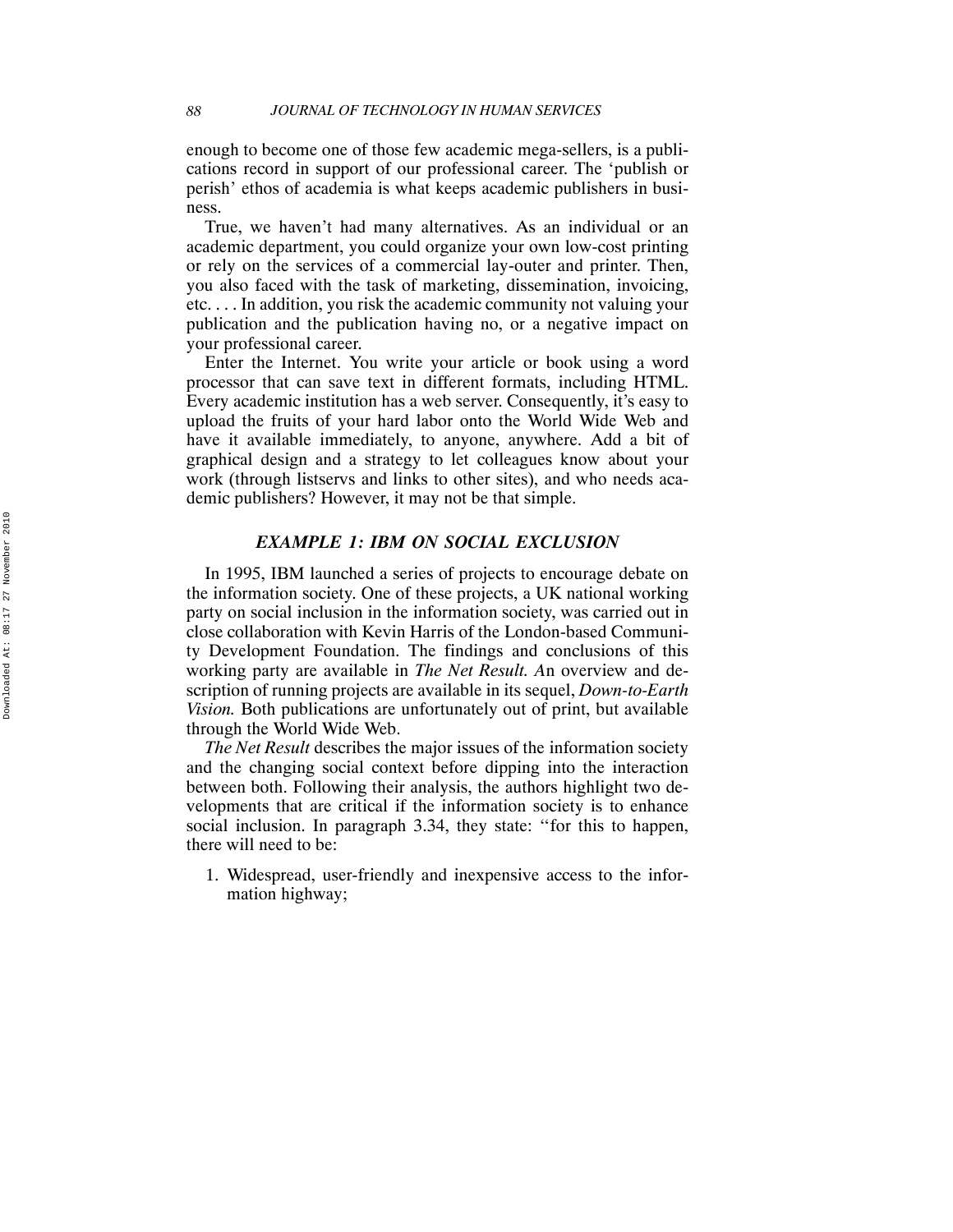2. A focus on helping to raise people's information awareness and enhancing their skills to analyze, interpret, repackage and publish information.''

It is safe to assume that within a short time, the market can only gain from widespread access, and consequently, will ensure that every household has Internet access through their computer or television set (requirement #1). Hence, human services are most interested in a discussion of society's information needs (requirement #2). Requirement #2 is far more critical for avoiding social exclusion than anything else.

The authors label the second requirement the 'information capability' of citizens. From the perspective of social inclusion, this requirement is probably at least as critical as the access to technology and the skills to use it. The broadened discussion in this report is welcomed because it goes beyond the more widespread but narrow interpretation of citizen's information capability. However, since the discussion of information capability is the report's 'competitive advantage,' it deserved a more prominent position in the report and a more in-depth analysis concerning its origins and appropriate strategies.

Recognizing that information capability is more critical to enhancing social inclusion than mere access to technology and basic computer skills is not without consequences. It implies that providing public points of access to the Internet, the equivalent to public telephone booths, is an inadequate strategy. To find appropriate strategies, we may even need to go back to developments completely different from the telephone booth scenario, such as to sociolinguistics research on social class and restricted and elaborate language codes or to research on the media and the knowledge gap.

Apart from this general line of thought and the main conclusions of both reports, there are many snippets of interesting ideas and catchy metaphors. Unearthing these precious insights alone is worth the effort of closely reading the documents. For example, in section 1.9.ii of *The Net Result,* the authors raise the issue that any cost at the point of use of information becomes a barrier to access. ''This means that certain categories of information, which could be considered essential for people to participate in society or for them to get support in times of need, should be paid for universally in advance, through taxation.'' They call this the '999' principle. You do not have to pay to call the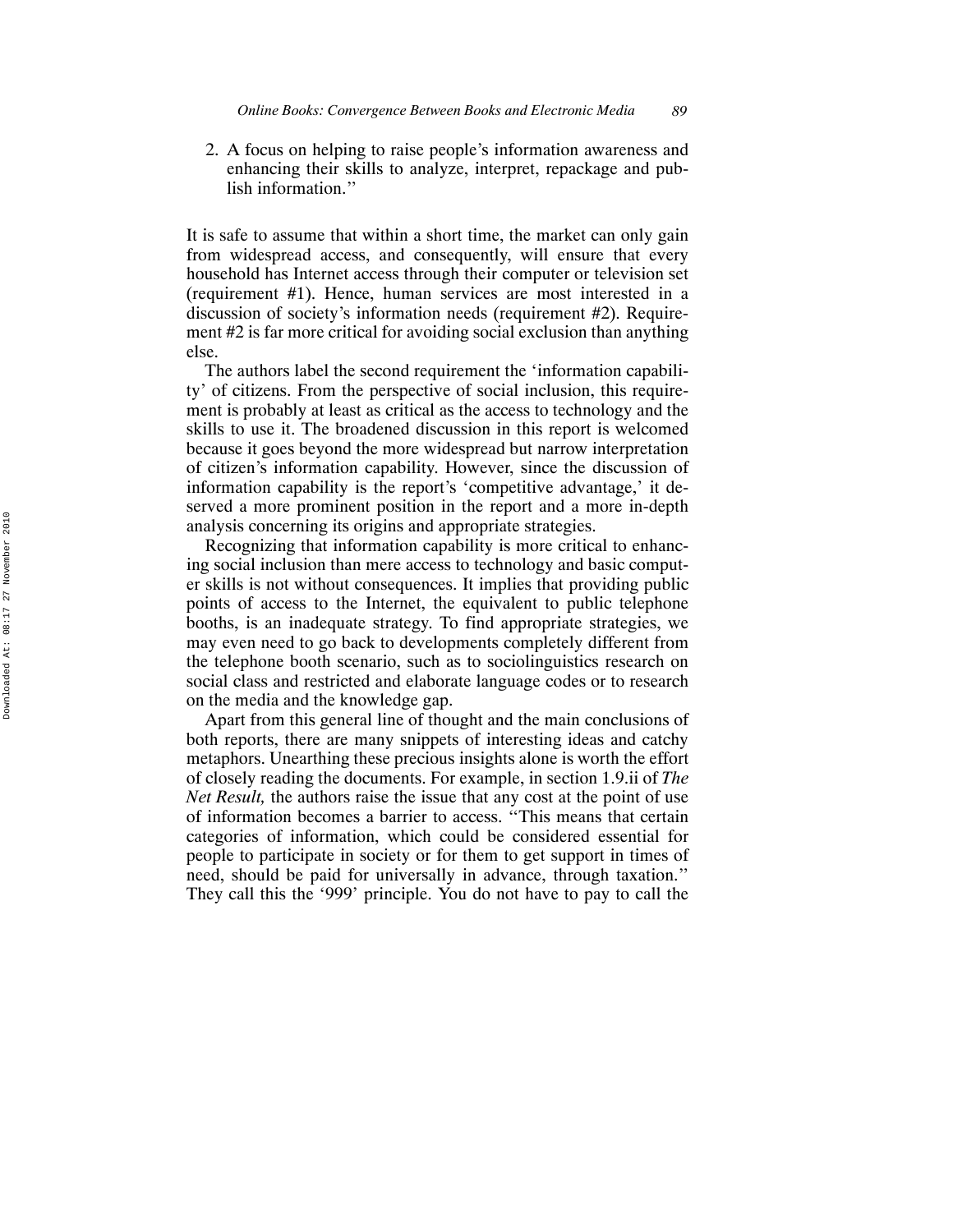emergency services. This idea is a welcome expansion of the debate on universal access and the '999' reference makes for a catchy metaphor.

## *EXAMPLE 2: DIGITAL LIBRARIES FOR SOCIAL WORKERS*

The National Institute of Social Work (NISW) in London has a long-term tradition of providing social work practitioners and scholars with information in raw formats (publications) and in digested formats (consolidated reports). For those not familiar with the institute or its indexing and abstracting service, called Caredata, NISW's Web site is worth visiting.

NISW launched this research project on behalf of the British Library Research and Innovation Centre. The project's purpose was to identify recent developments in the field of digital libraries and how these developments may impact special libraries in the social welfare sector. The project covers barriers (maybe a better term would be 'challenges') for both special libraries and social work practitioners in terms of resources, skills, and technology. Consequently, this report fits nicely with both the theme of online books and the information capability concept of the IBM report.

The concept of 'special libraries' is not commonly understood by non-librarians. The report refers to:

libraries which are neither public libraries nor libraries in the academic sector. As such, special libraries can range from large units in multinational corporations to one-person libraries in small voluntary organizations.

Since academic libraries are often the practitioner's source for international journals and publications, it was surprising to see them excluded from this definition. Unfortunately, in this definition and elsewhere in the report, parochial battles exist between special libraries (yes, indeed, such as NISW) and academic libraries. While substantial difference in terms of resources and infrastructure (including access to digital networks) may exist from the user perspective, there are no strong arguments to justify drawing such a demarcation line between both types of libraries.

The report outlines the 1997 state of affairs of technology availabil-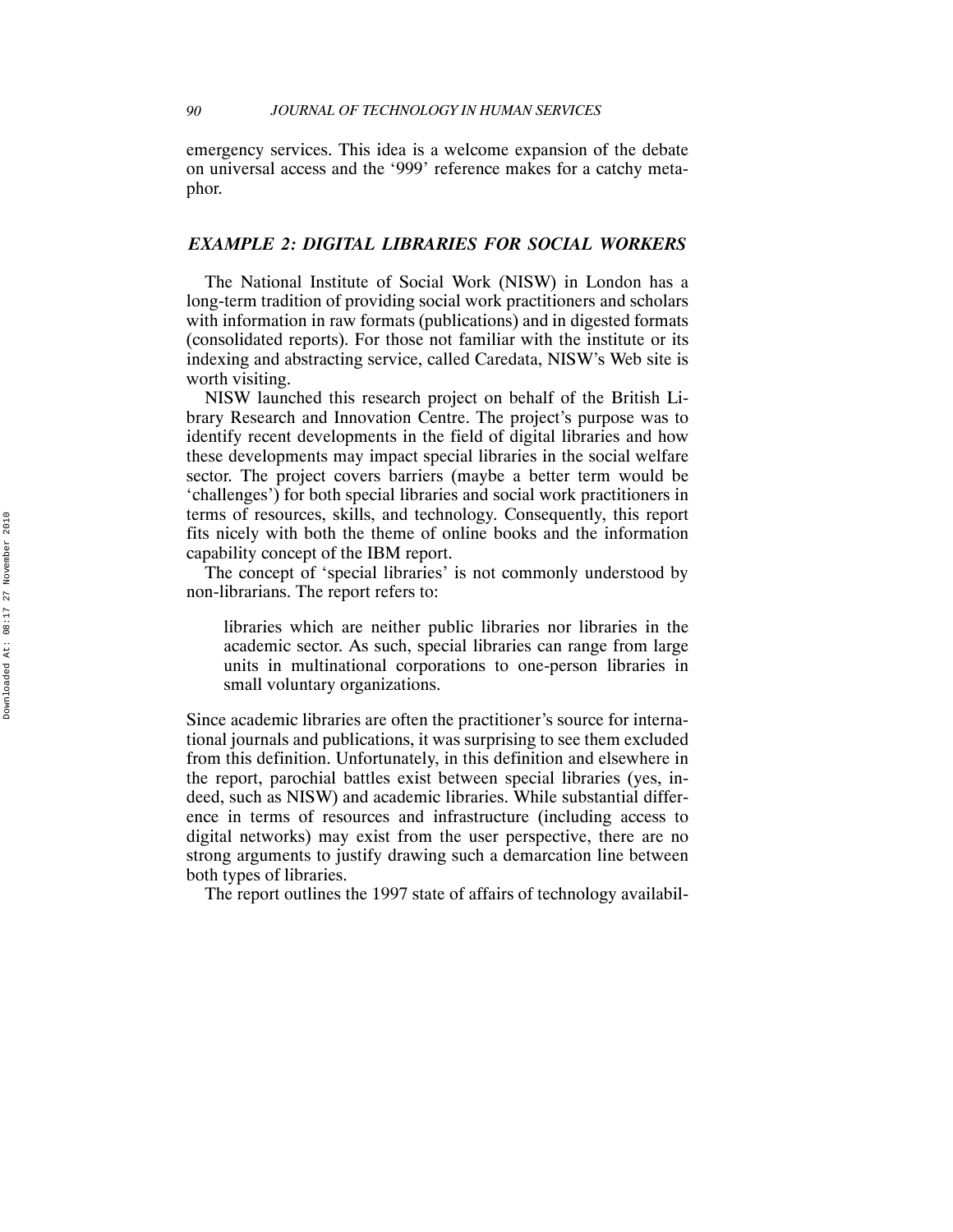ity in special libraries and highlights that the lack of staff time and skills are probably more critical barriers to digital libraries than mere access to technology. Likewise, the section on the survey of practitioners highlighted the role of funding, skills development, and the need of changing managerial attitudes.

The report provides a comprehensive overview of the many issues involved in bridging the gap both between real libraries and digital libraries and between research and practice. Since the publication of this report, the UK Department of Health has initiated large-scale initiatives of digital libraries that will not be limited to medical staff but encompass social workers.

Moving beyond the concerns of this report on digital libraries, one wonders whether the further dissemination of the Internet into human service agencies will make the concept of a library obsolete. The NISW report provides a thrilling overview of studies into information behavior of social workers, going back to a 1923 accusation of social workers not reading any professional literature. One may regret it, but the consistent message of this research is that practitioners prefer verbal and informal media. Nothing new here, given other research such as Mintzberg's 1973 study into information behavior of managers and Donald Schön's work on the reflective practitioner. Reflecting on all this, one wonders whether the interactive elements of the Internet (email, chat-rooms, . . .) will not have a more profound impact on professionals' information behavior than accessible libraries and full text publications.

#### *LESSONS FROM THE THREE EXAMPLES*

We welcome the arrival of online publications as it democratizes the access to information. Consequently, our hope is that academicians will soon free themselves from the yoke of academic publishers.

Naturally, on-line publications as a new media come with a range of glitches that need sorting out. Among those is the obsoleteness of page numbers and indexes. As users have control over font size and page sizes, you can no longer rely on page numbers for guiding colleagues to a paragraph or section of great interest. For example, a paragraph number was used earlier when citing the '999' metaphor in the IBM report. For authors of online publications, the message is to include clear chapter, section, and paragraph identification.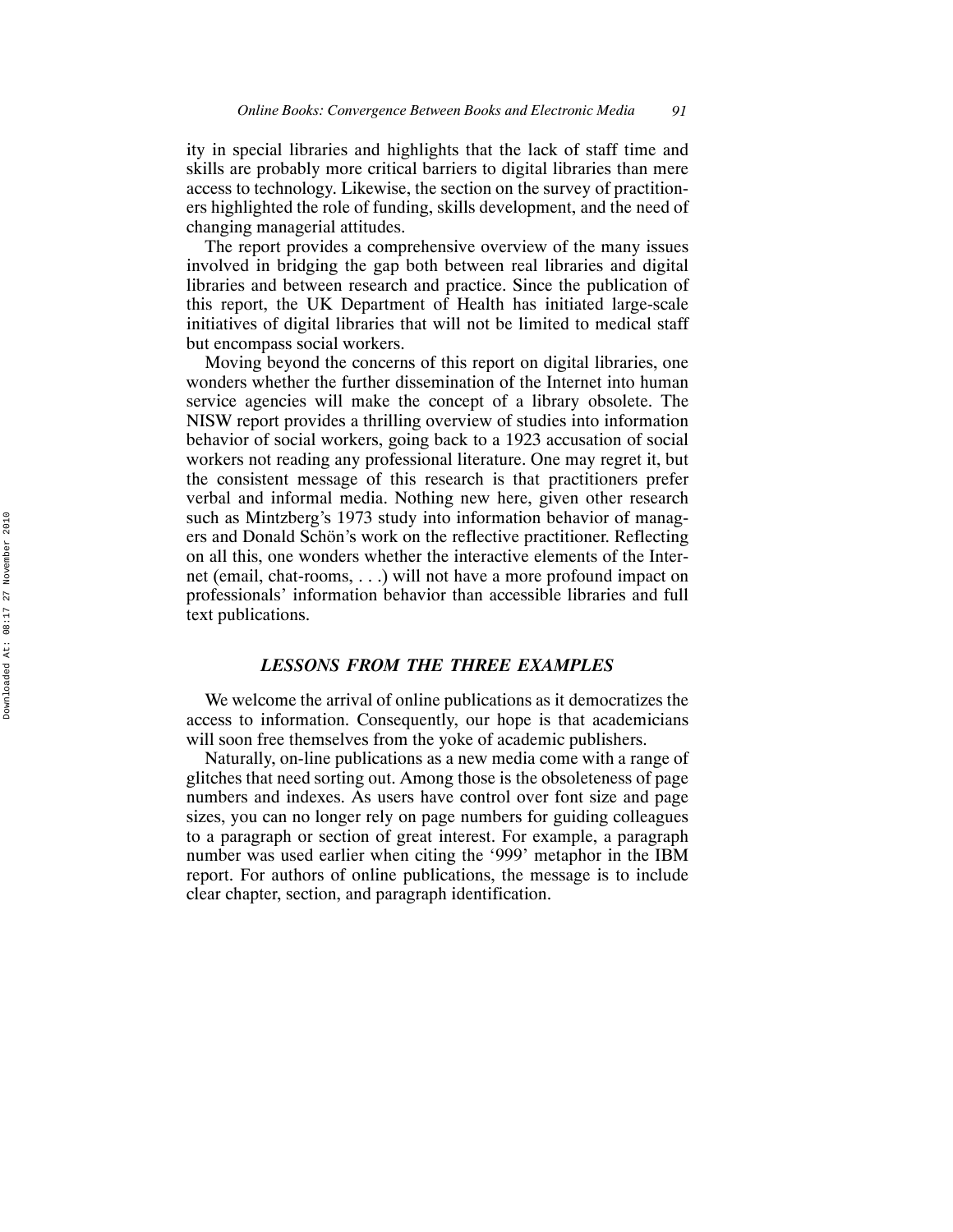In general, online publications could do with increased layout and design. The IBM report is made available as a PDF file that replicates the original attractive design of the printed version. For the typical computer printer, this design is far less appropriate. The NISW digital library report is very basic in design. This makes for readable prints but is cumbersome to download, because each section is a different Web page. Why not provide a button on each cover page of on-line publications enabling the downloading of a printable complete document?

Once printed, online publications (well, ok, offline from then onwards) are more cumbersome to archive than traditional books. Books tend to fit nicely on bookshelves and support each other in standing upright, a bundle of printed pages less so. However, I feel confident that in due course we will not only have a desk printer but also a small office book binding machine that enables us to comfortably package printed copies of online publications.

Finally, there is the problem of link-rot. A document might be available at a certain web address one moment and might well be gone the next. It might have disappeared altogether for legitimate reasons or just moved to another address. Apart from a plea for authors to notify readers if and where documents can be found, there seems to be little we can do about link-rot. As a reader, you might try searching for the document through one of the web search engines, but that is often a tedious task.

> *Jan Steyaert, PhD Senior Consultant Fontys University of Higher Professional Education P.O. Box 347, 5600 AH Eindhoven The Netherlands J.Steyaert@fontys.nl*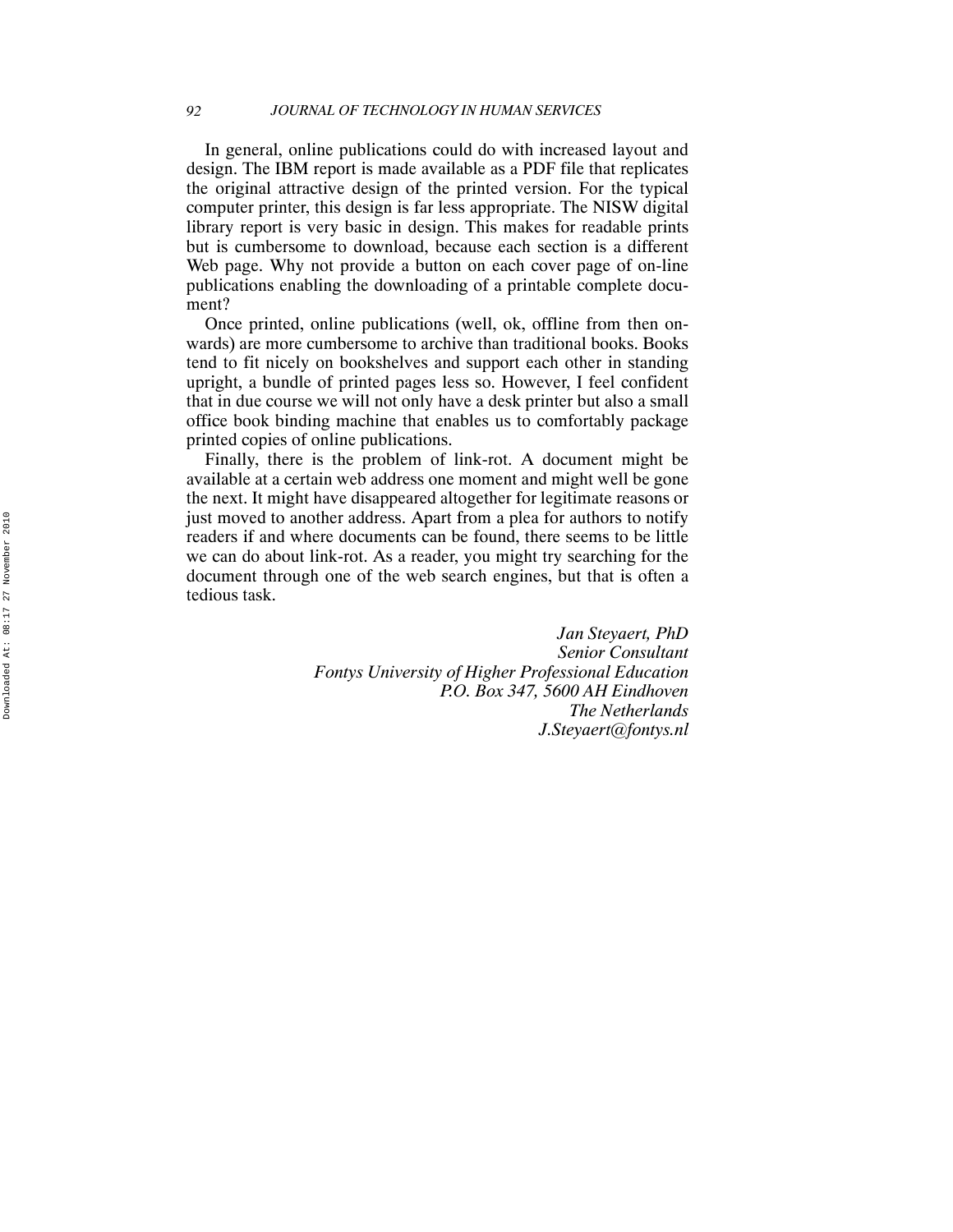HIGH TECHNOLOGY AND LOW-INCOME COMMUNITIES, PROS-PECTS FOR THE POSITIVE USE OF ADVANCED INFORMATION TECHNOLOGY. Edited by Donald Schön, Bish Sanyal, and William Mitchell. *1999* . *MIT Press.*

This collection of articles is the result of a colloquium in the spring of 1996. However, it is only two and one half years later that the fruits of this academic gathering have become available. Elements beyond the efficiency of the publisher account for this delay, such as the unfortunate death of the lead editor. It is frustrating that these precious insights and critical strategies to fight social exclusion were not available sooner. Fortunately, there is hope for the future. MIT press is experimenting with online publications, as can be seen by pages on their Web site for Mitchell's other book on technology and the city (http://mitpress.mit.edu/e-books/City\_of\_Bits/).

Approach the book as you do a triptych: take in a first view of the whole, then focus on each of the three parts, then revisit the whole. The first part of the book explores how low-income communities will be affected by the changes surrounding the new information technologies. The second part of the book describes five initiatives using technology to benefit low-income urban communities. The third and final part of the book presents a synthesis.

## *PART 1: TECHNOLOGY AND LOW-INCOME COMMUNITIES*

The first part of the book explores how low-income communities are affected by the emerging information society and contains contributions by Manuel Castells, Peter Hall, Julian Wolpert, William Mitchell, and Leo Marx. Although some of the sections (for example, the discussion on telework beginning on pages 52, or references to Britain's Prime Minister Tatcher on page 63) give the impression of being outdated, none of the arguments have lost strength. They are still very true. A change of Prime Minister or increase in bandwidth doesn't have a rapid influence on the dynamics of society.

Commonalties across the five contributions in this section include the importance given to education, both as a factor inducing inequali-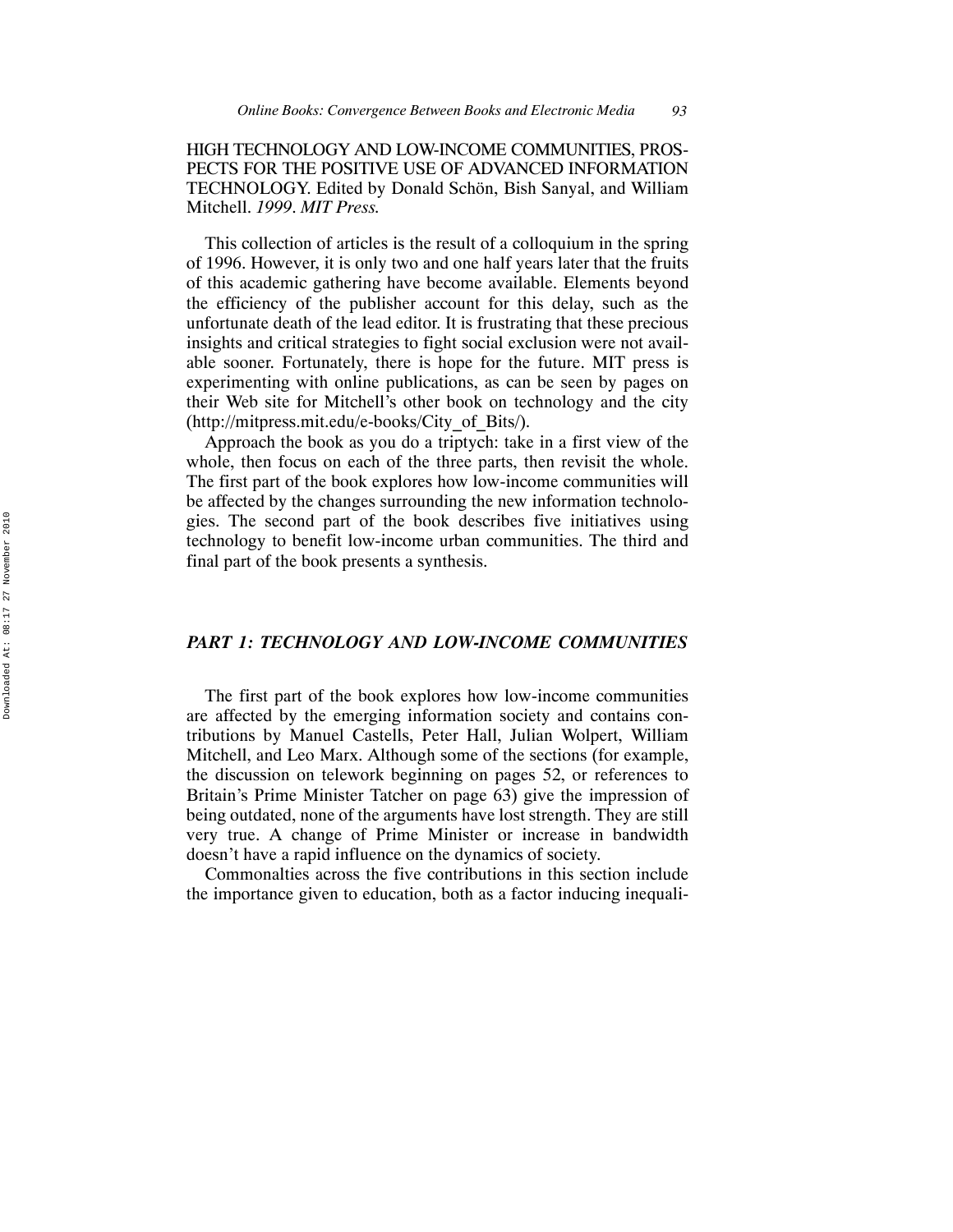#### *94 JOURNAL OF TECHNOLOGY IN HUMAN SERVICES*

ties and as a strategy to reduce them. This analysis indicates that this is not a book trying to go along with the latest hypes or suggesting high-tech "quick fixes" for societal problems. The analysis leaves one wondering how many years, or decades, it might take before any strategy targeting low-income communities might show results.

## *PART 2: STRATEGIES*

The second part of the book provides ten accounts of strategies that reduce social inequality by embracing information and communication technology. Being more descriptive, these chapters are more dated by changing technology than Part 1. The contributions are sub-divided in sections entitled 'question of access,' 'governance and advanced information technology,' 'entrepreneurial potential,' 'the educational computer' and the 'community computer.'

The last section is less grounded than the analyses in Part 1, as it centers on social cohesion rather than social exclusion. An interesting debate is opened on the national versus neighborhood information infrastructure. Unfortunately, the debate gets tangled up by mixing the concepts of 'community' and 'neighborhood.' A discussion on how virtual communities interact with real communities and with locality would be more appropriate and welcomed.

## *PART 3: SYNTHESIS*

The final part of the book consists of a single concluding chapter. It opens with the telling phrase: ''there are no technological fixes for America's inner-city problems; social engineering has its limits, policy outcomes rarely, if ever, match policy objectives and policies are rarely crafted neutrally by the dictum of so-called public interest.''

Those who are looking for quick solutions have been warned. How-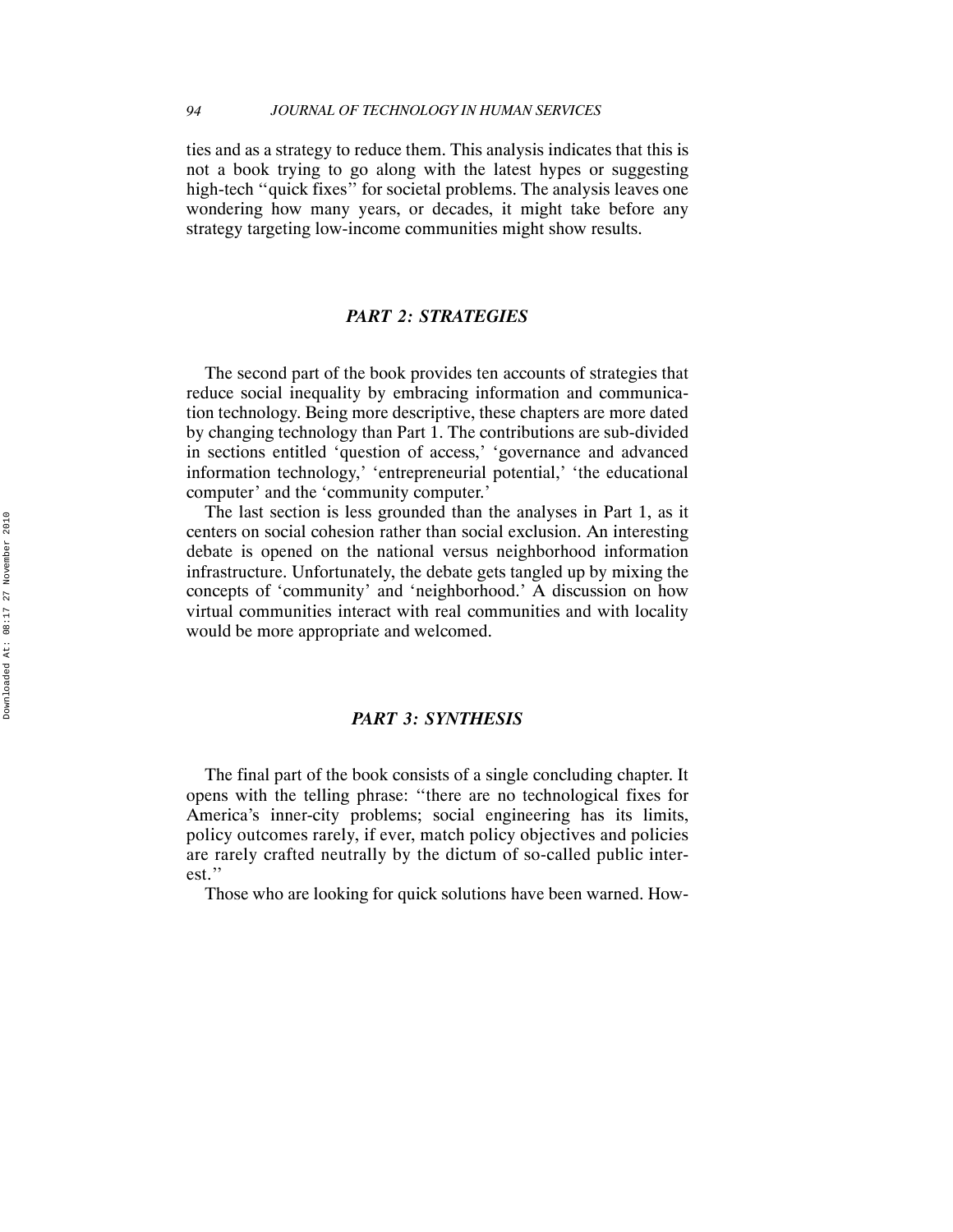ever, those able to suppress their urge and taking the time to read the book will find it provides new energy and ideas for their own thinking. Those concerned or interested in social exclusion in cities and approaching that issue from the perspective of the policy maker, community worker, or scholar will benefit greatly from reading this book. It will validate and ground their existing ideas in the analysis of the issue and/or provide new ideas for initiatives. Given the North American and UK background of the contributions, the material is relevant on both sides of the Atlantic.

> *Jan Steyaert, PhD Senior Consultant Fontys University of Higher Professional Education P.O. Box 347, 5600 AH Eindhoven The Netherlands J.Steyaert@fontys.nl*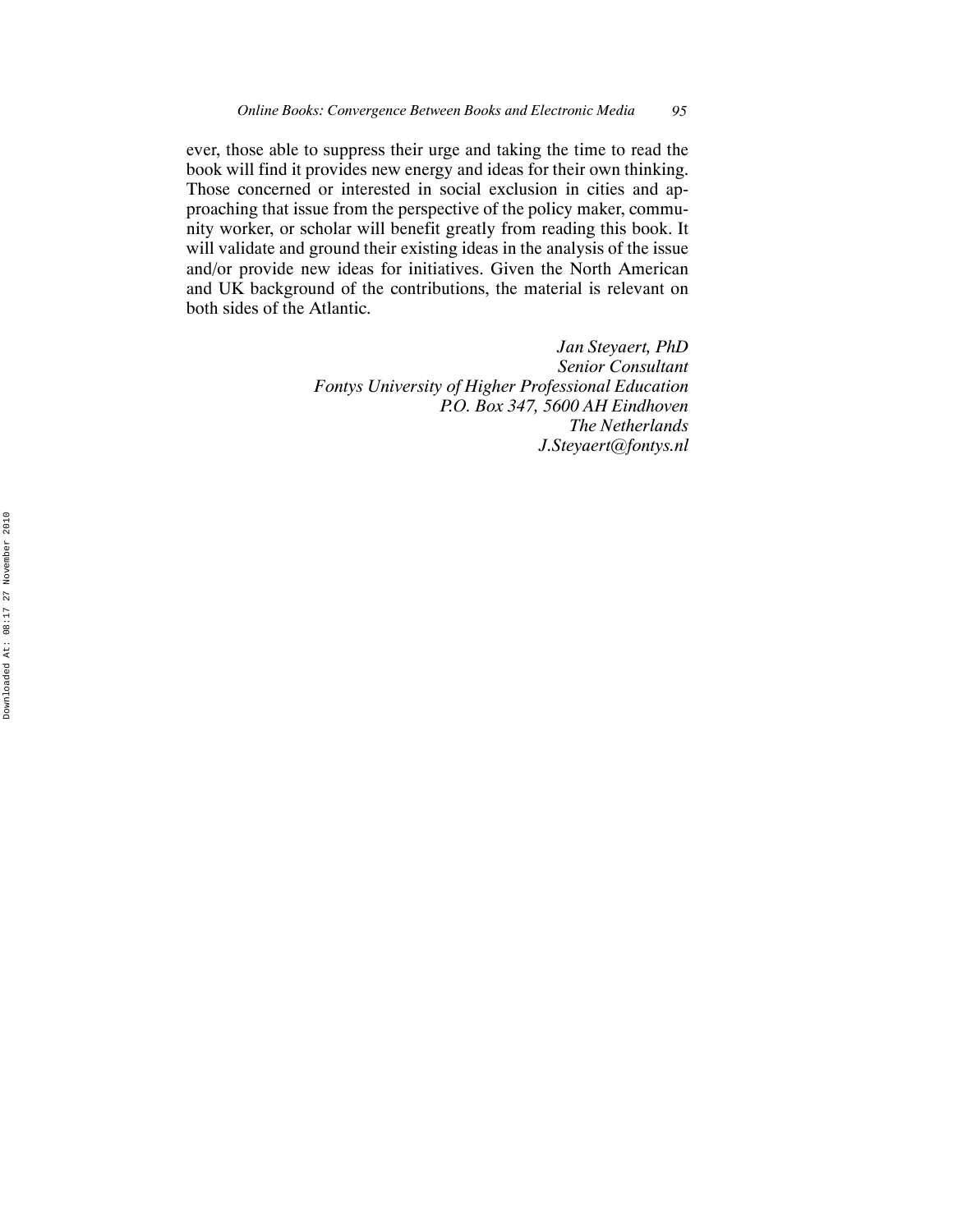*JTHS* (formerly *CHS*) has been remiss in not reviewing *Both Sides, Technology and Human Services* immediately after its appearance. We are correcting that oversight in this issue. Historically important, *Both Sides* is the first World Wide Web publication of a human services book, and despite it's age, is still addressing relevant topics; indeed, key issues will remain salient for many years. The subject of web publication and e-books, in the context of information access and presentation, is just beginning it's development. Freely accessible over the web, this book has been, and will be read by many scholars and students of information technology and human society. I recommend to you, the book and the review by Mona Acker.

*Richard L. Reinoehl, Associate Editor*

BOTH SIDES: TECHNOLOGY AND HUMAN SERVICES [On-line]. Edited by Jackie Rafferty and Bernd Kolleck. *1995*. Available: *http://uhura.asfh-berlin.de/infoneu/enith/index1.htm*

Available via a Web browser or on disk in DOS and Windows versions Contact: Alice-Salomon-Fachhochschule fur Sozialarbeit Karl-Schrader-Strasse 6, 10781, Berlin-Schoneberg, Germany.

## *INTRODUCTION*

*Both Sides: Technology and Human Services* is a collection of 16 papers first presented at the Fourth Conference of ENITH (European Network for Information Technology in the Human Services) in Berlin in September of 1994. ENITH's claim to be a network sharing the idea that ''the implementation of Information Technology should advantage human service users and professional case workers as well as the IT industry and business sectors'' (Introduction, p.1) is borne out to a great extent by the content of this ''book.'' It brings together those in the caring professions with the growing technological advances in information technology that they might exploit to the advantage of their practice and their clients/patients.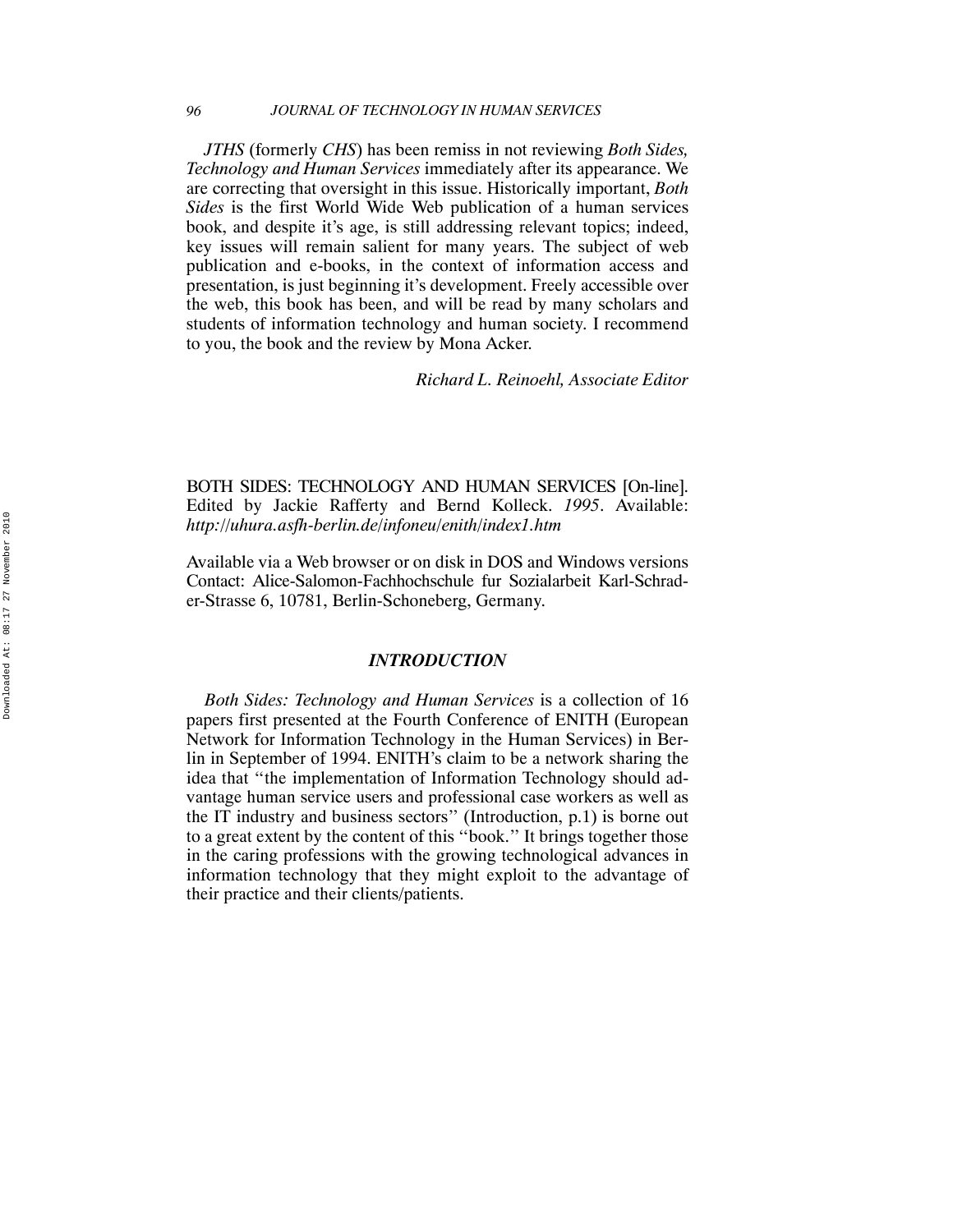But this is no ordinary book in the sense that it may be purchased from one's local book dealer as a bound sheaf of pages. In fact, it cannot be bought at all. The publisher, who had hosted the ENITH conference, decided that since email had played such a prominent part in the genesis of the papers that formed the book, this technology should be used in its promotion and dissemination as well. Thus, the collection was published on the World Wide Web (WWW) in hypertext and also in disk format. To make a publication freely available to anyone in the world with Web access is truly a revolutionary idea in a time of increasing capitalist globalization. The authors and publishers are to be commended for their generosity when they could be flogging the publication for profit. They expect that readers would select those papers of most interest and download only what they wish to keep. They retain the copyright and prohibit photocopying and distributing for profit, but permit printing for the reader's own use. Such web publishing raises a number of interesting questions related to copyright, format and the usability of the material which, will be addressed later.

## *OVERVIEW OF CONTENTS*

The 16 papers are divided into four ''chapters'' each bringing together papers touching on a common theme.

*Chapter 1* is the "Introduction," which outlines the intent of the editors and publishers and summarizes each paper in a brief paragraph. These summaries allow the reader to jump directly to a paper of interest using a hypertext link.

*Chapter 2, "Support for Clients," includes papers which focus on* tools directly impacting on the citizen or client of services.

The first paper, ''Privacy and Social Work'' by Eric van Hove, points out the inherent tensions between citizens' heightened awareness of their privacy rights and enactment of privacy laws on the one hand, and the nature of the social services which "... are stuck with a holistic mandate which necessarily converts them into prying busybodies'' (p. 5) on the other hand. The answer to the conflict, van Hove asserts, lies in depersonalized professionalism, a response which might be viewed as overly simplistic.

Joseph K. Anthony in the second paper writes of the ''Application of Modern Technological Advancements (Like Computers) in Care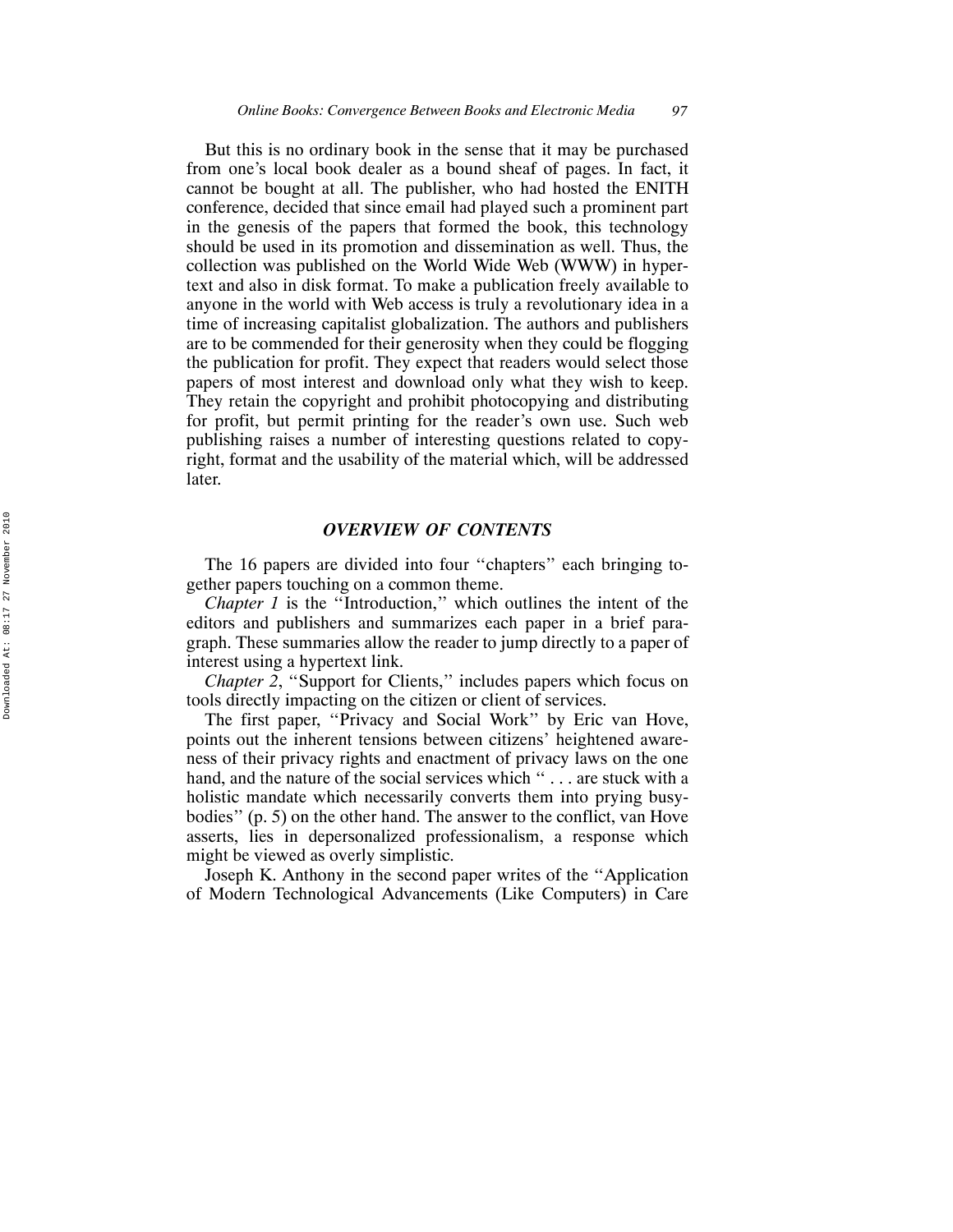Professions in Developing Countries, with Special Reference to India.'' In less than two decades the current 50 Indian schools of social work have embraced technology, advancing from virtually zero use to having it serve as a basic tool permeating social work education and subsequently agencies. The problem, he explains, is that with increasing recognition of the advantages of computerization as a tool for both social workers and clients, especially with the disabled, there remains inadequate supporting infrastructure and awareness. He describes the establishment of a center for ''disabled studies'' to advance and disseminate knowledge on disabilities and its intersection with information technology.

The third paper in this chapter addresses ''People With Impaired Functions and the Use of Technology.'' Hein de Graaf's thesis is that only a small segment of the general population is using information technology due to a narrow approach to marketing, i.e., the focus on ''YUMMIS'' (Young Urban Male Machine Idolators). The goal of YUMMIS is to own more megs of power. What about other populations such as women, elderly, handicapped, poor, uneducated, minority and third world people? The focus, he asserts, needs to be on the tools people need and the services they need to solve problems, rather than on the selling of esoteric machines. Further, it is important to develop tools which compensate for impairments. He concludes by describing a support center in the Netherlands which assists handicapped persons to use computers for their own needs.

''GIDS: A Documentary System for Storage and Retrieval of Community Information'' is explained by Veerle Kersten in the fourth paper. In translation, GIDS is the Community Information Documentary System in Belgium, a public library electronic database system for local community information and documentation. It's purpose is to spread information on politics, culture, and social services in an easily accessible format, geographically and technologically, and free to the public. A strength of this program is the use of adaptable, full-text documentary software distributed free by UNESCO to non-commercial organizations, and therefore, easily available to developing countries.

Berndt Kirchleschner introduces a user-friendly self-explanatory social advice program in the fifth paper, ''Client Advice Software: A Counselling Program (SOLDI).'' He starts from the premise that people receive far fewer benefits than they are entitled to due to lack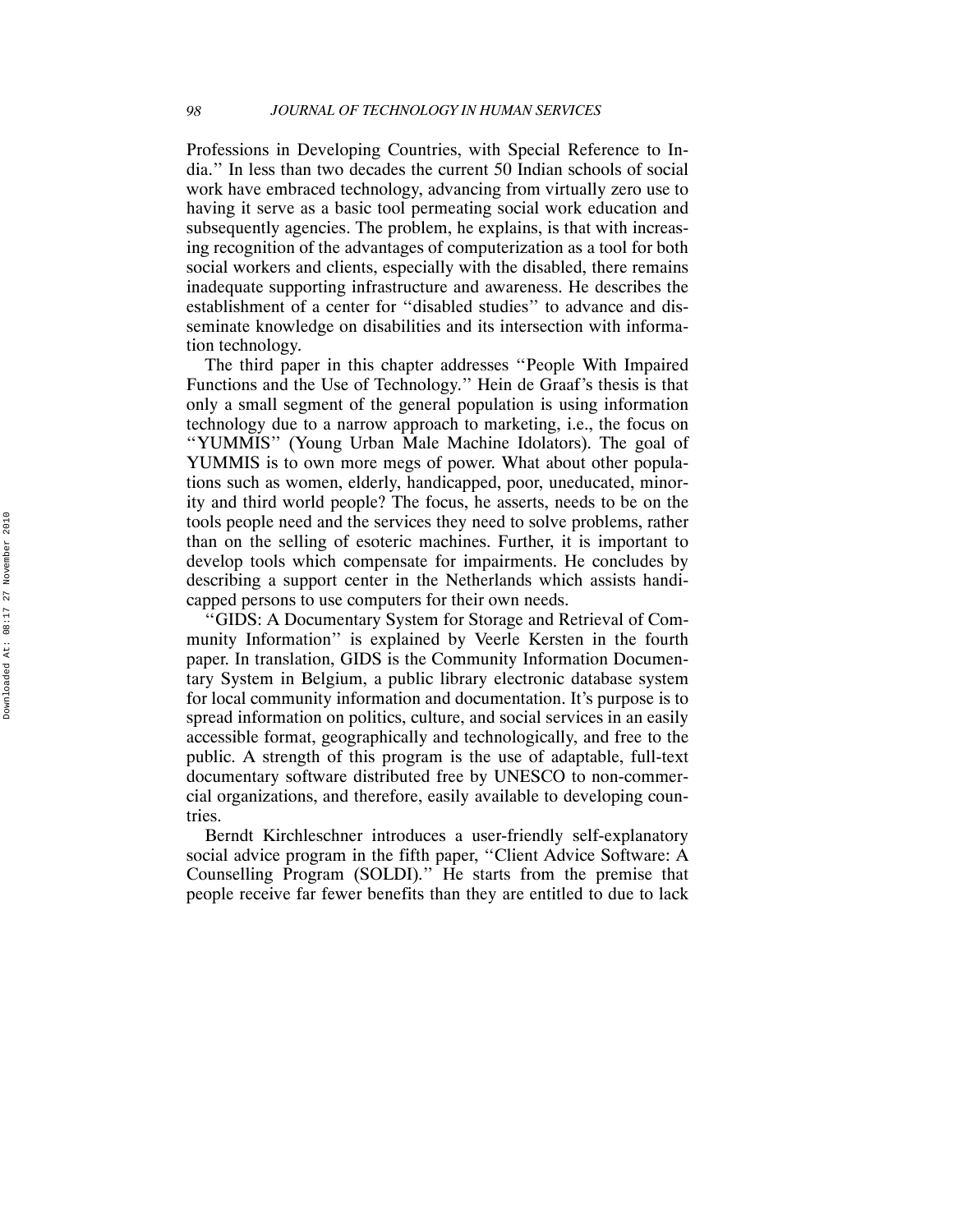of knowledge of their entitlements. He then tested SOLDI, a textbased program as a solution. It is an easily used computer program which calculates social security benefits. Using 15 different institutions throughout Germany between June 1987 and February 1988, the author sought to uncover in which situations and with which categories of clients the program worked best. Although clients' responses were generally positive, the program was not substantiality adopted. Social workers were opposed to clients using it for two main reasons: (1) fear of giving up their competence to machines, and (2) suspicions that clients would demand ''what is rightfully theirs'' and ''abuse of the system,'' i.e., if clients know their entitlements, they may demand them. This view, Kirchleschner claims, stems from a common German fear of clients abusing benefits.

Again from India and addressing the needs of disabled people, Joseph E Varghese, in ''Computer and Employment for the Disabled in Developing Countries with Special Reference to India,'' touches on some of the same points previously made by Antony. Varghese takes the view that before promotion of modern assistive devices can be undertaken in India and the developing world, the disabled population must be given access to education and rehabilitation along with publicity and public relations. He advocates international cooperation and assistance and describes the establishment of the new Asian Network for Computer Application and Human Services (ANITH).

Chapter 3, ''Support for Agencies,'' collects papers around the theme of theory and tools that support professional workers and managers in social welfare.

There has been a quickening of the pace of change in the organization, management and delivery of statutory health and social welfare services in Europe. With this has come a recognition that ''the biggest problem was the totally fragmented nature of the existing knowledge base . . . mirrored by a similar lack of understanding of the detailed workings of the care process in practice by those directly involved'' (p.1). Responding, B.R.M. Manning describes in ''Managing Care in the Community: A Common Approach'' a model which optimizes effectiveness and efficiency by matching resources to needs across a multi-disciplinary, multi-agency environment.

Joe Ravetz authors one of the longest and best written, albeit most political paper, ''Technology and Power in Social Welfare: Models, Ideology and Information Technology.'' He describes and criticizes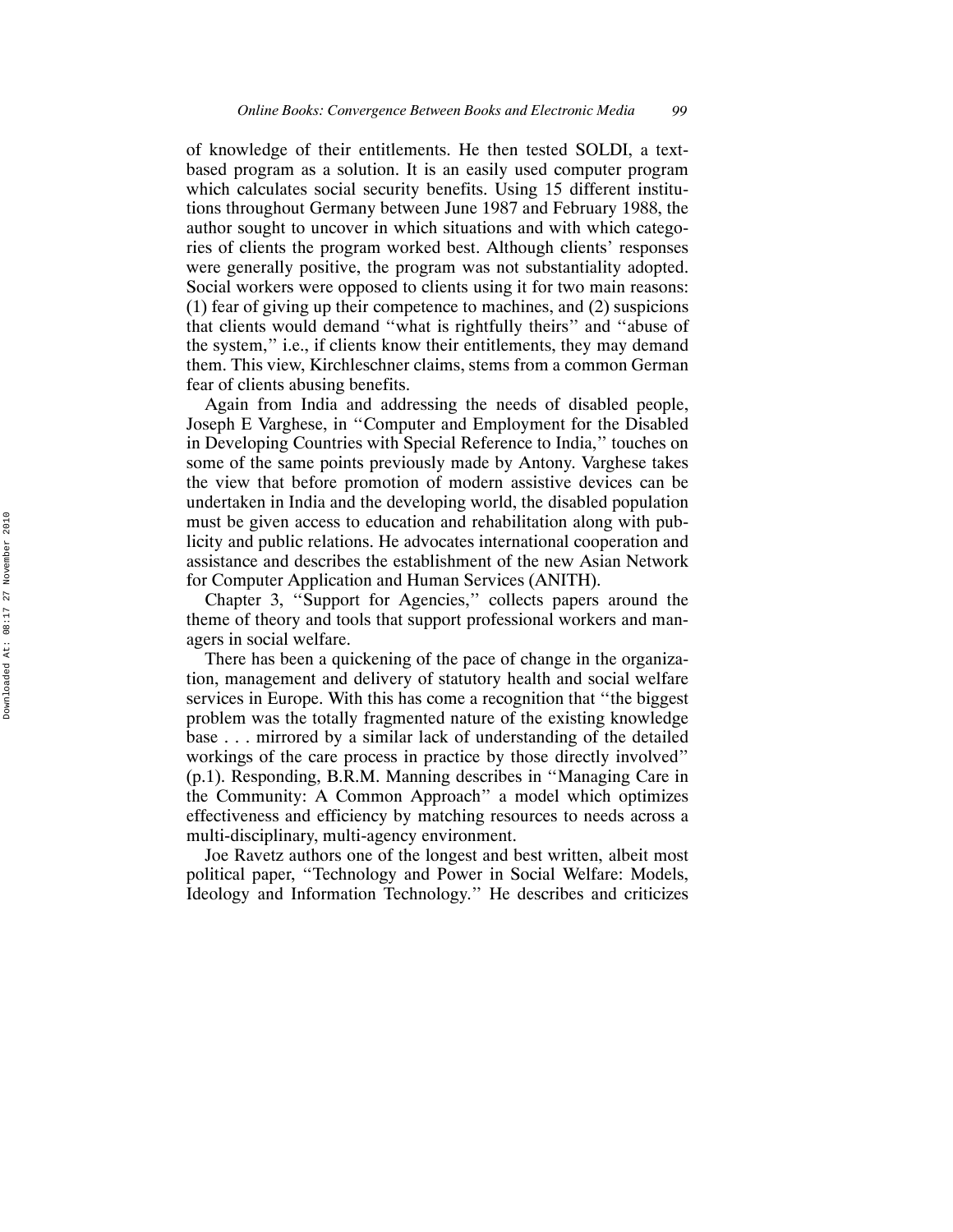British governmental policy which emphasizes a corporate business approach to social welfare management with its emphasis on customer-business relationships. ''The relationship between the purchaser and the user in a transaction,'' he writes, ''does not equate to a market relationship in which each party to the transaction has the potential of equal access to information, and enters into a open and consensual agreement (Wrigley, 1994)'' (p.2). Beyond restructuring, what is needed is a change in organizational culture such that organizational models are compatible with professional knowledge and practice and a continuing emphasis on the value of technology.

The article by F.W. Meyer, F.O. Laus, and J. Thoben discusses ''The Role of Knowledge Based Advice and Decision Support Systems in the German Welfare System–Sociological Remarks.'' They describe the growth of poverty in times of economic prosperity in Germany and the concurrent need for changes in a social welfare system characterized by hierarchy, inflexibility, lack of cooperation, alienating behavior and attitudes of the welfare officers, and geographical centralization of offices. They describe the development and application of artificial intelligence, its unrealistic expectations and its evolution into a decision support system to support the problem solving process of human experts. This evolution, they say, will assist in overcoming the problems enumerated, i.e., aspects of work organization would become more relevant, thus lessening bureaucracy; there would be an increase in cooperation between welfare officers and social workers and the centralization of welfare offices would be improved.

''Accuracy of Information in a Social Services Client Record Index'' by Colin Barnes and four co-authors at the Coventry City Council Social Services Department in the U.K. advocates for routine electronic data quality audits and regular reports to end users in social agencies. Each of the country's 133 social service departments determines its own method of storing its client information with no national quality standards. A sample audit of one agency confirmed conclusions of two previous audit studies that error rates in computer records were at 20%, an unacceptably high rate. That more regular reports to end-users would improve accuracy is only a tentative recommendation drawn from the systems literature in commerce and industry.

E. Lambrechts writes about ''Registration as a means of information gathering in social welfare: The example of the OCMW (Public Centre for Social Welfare) registration model in Flanders, Belgium''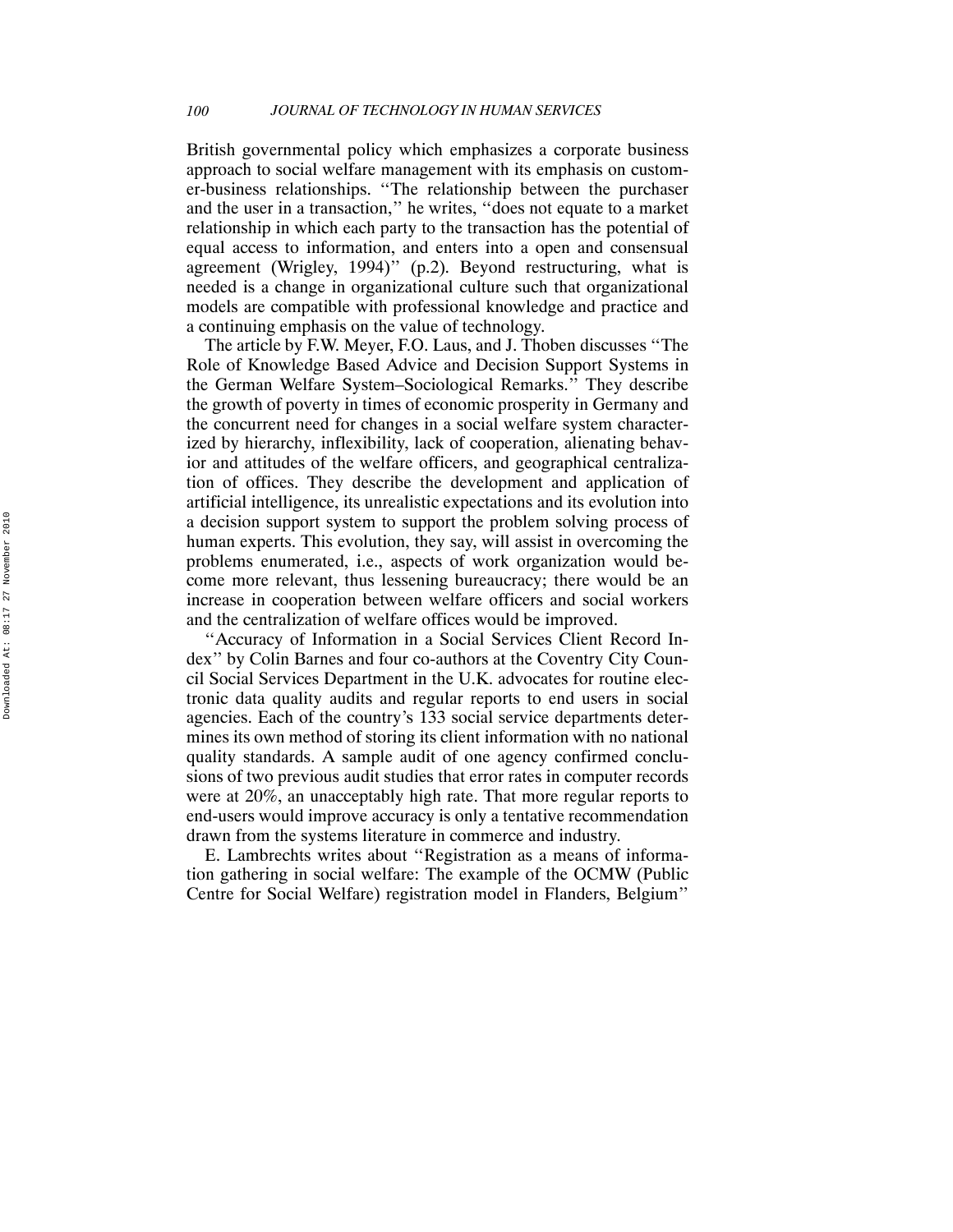(non-use of caps in original). Lambrechts describes the development of registration since its inception in 1976, its problems, and its computerization in the early 1990s. Computerization solved many of the problems and enabled new uses for the database, but also brought forth some new problems. These problems are described as the concern of social workers for protection of confidential information and the need of participating institutions for additional expert staff to help in the interpretation of the data collected. Despite these difficulties, Lambrechts feels the move to computers was a positive one.

Chapter 4, ''Education,'' presents papers on the use of technology in human services education. Andy Bilson addresses the need to promote the use of information systems by human services professionals and how that might best be accomplished. In ''A Constructivist Approach to Professional Training in the Use of Client Information Systems'' Bilson discusses how the usual (representationalist) view of the nature of information must be challenged using a constructivist framework. He says ''observers participate in the construction of reality that they experience'' as opposed to a representationalist construction in which reality exists independently of the observer. He outlines how this theoretical approach should be applied to teaching social work students, and discusses why project oriented learning should be preferred to other forms of training.

Albert Visser of the Netherlands and Bryan Glastonbury of the U.K. have been involved with computers in the social work curricula of their respective schools for some years. In their paper '''The Media Mix Approach'–Information Technology as one of the Ingredients in Teaching and Learning Social Work'' the authors explore the potential of computers and software as a new medium alongside the existing media as a mix of available teaching tools. They indicate that external influences, such as student and employer expectations and economic pressures, increase the importance of computer use in the curriculum. They contend that even while new technologies offer higher teaching quality and more attractive learning processes, questions are raised such as how to avoid exclusion of less advantaged students such as ethnic minorities or those with a disability.

Occupational therapy is a profession which promotes and restores health and well-being. Technological advances in general have enabled the development of a multitude of resources for the OT professional, but the computer and its specialist peripheral devices have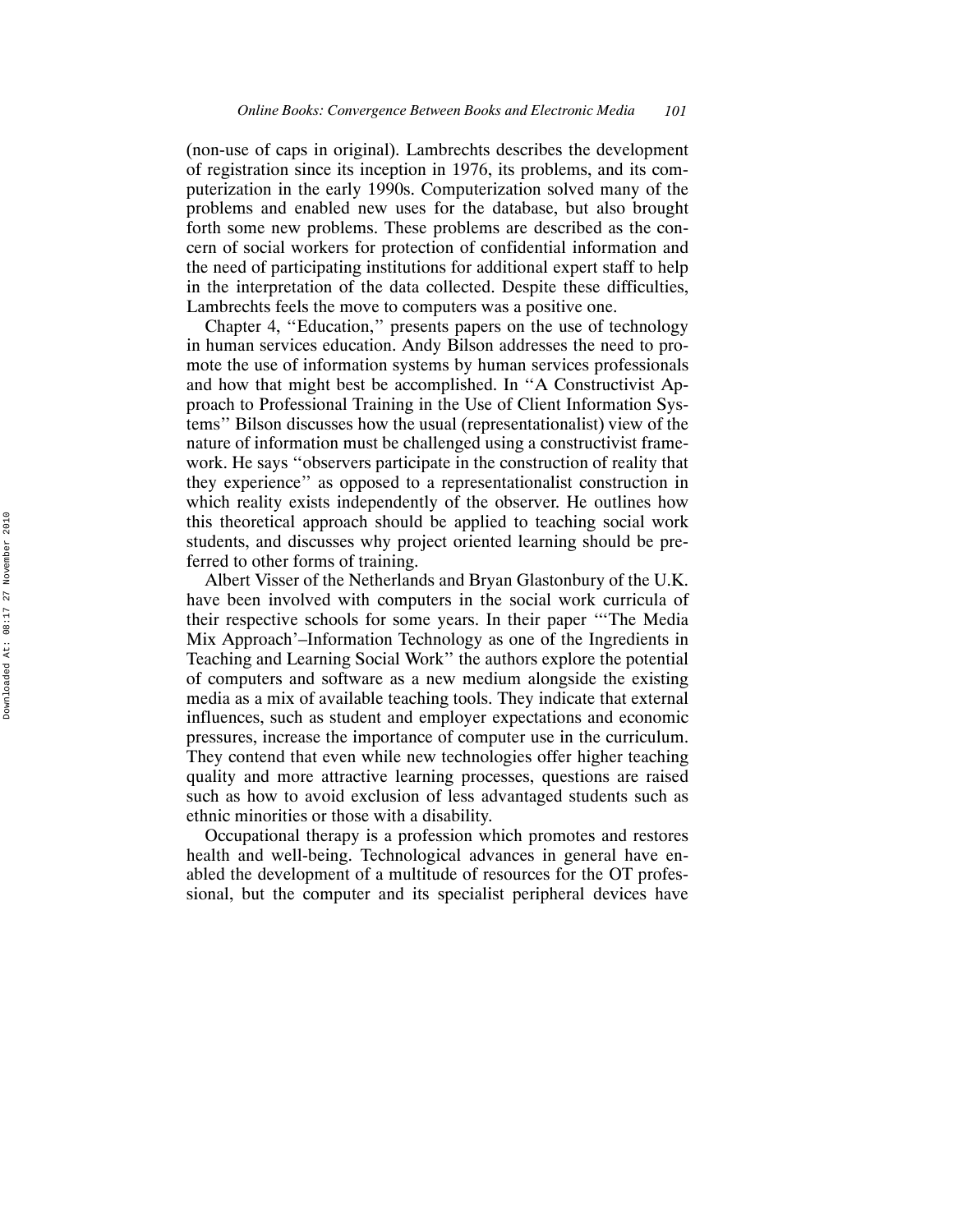significantly expanded the possibilities of technology for therapeutic use. Nora Mogey discusses the importance of teaching information technology to OT students in her article ''Teaching information technology as a therapeutic activity to first year undergraduate students of occupational therapy.'' She explores the challenges of developing an IT course at Glasgow Caledonian University in Scotland that aims to teach practical, conceptual, and critical skills so newly qualified practitioners will be able to select and use appropriate therapeutic software.

''International Transferability of a Curriculum on Social Informatics,'' by Herman van Lieshout describes a project to transfer a Dutch curriculum on social informatics in social work schools to schools in Flanders, Belgium. It's subsequent evaluation is also discussed. One outcome was the production of a general model of curricula transfer between European countries. A follow-up based on this model, to transfer the Dutch social informatics curriculum to a social work school in Frankfurt am Main, Germany, was planned.

The collection concludes with a selection from Ankara, Turkey. It involves the introduction of information technology into the curricula of schools of social work, heedless of whether they are in developing or developed countries. Nesrin Kosar and Erden Ürlü use their paper, ''Preparation of Computer Usage for Social Work Education and Practice in Turkey,'' to present the results of a survey into the knowledge and attitudes of students, educators and social workers in the field toward the introduction of IT into the social work curriculum. With this survey they also hoped to convey to the respondents the need for the introduction of modern technology as soon as feasible. They found a positive response from all three groups. Several helpful proposals are put forth, such as: IT should not be a special course, but integrated into every course at all levels; a systematic approach is needed to the introduction of IT; students unfamiliar with computers should be given a brief introduction to IT; appropriate software in the language of the country and fitting its needs should be developed; and there should be ongoing evaluation.

## *EVALUATION OF THE CONTENT*

Despite the age of the papers, they deal with still current issues. Indeed, this collection constitutes a significant contribution to the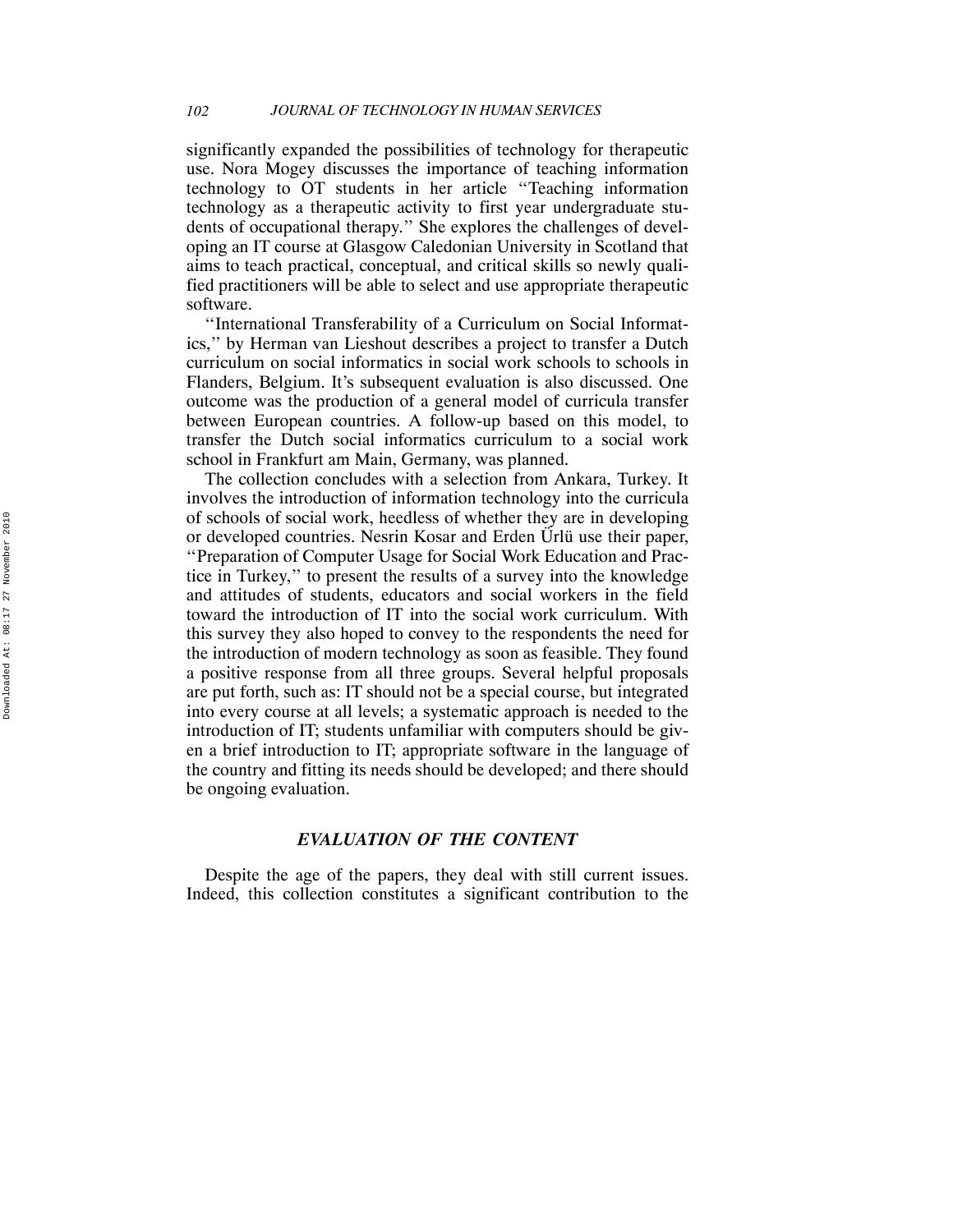knowledge base of information technology in social work and some allied professions. The papers describe a phase in the growing recognition of the importance of moving into the information age, but moving with caution. They remind us to keep the ethics and values of the profession in mind and that IT Is a tool to improve practice and education, not as an end in itself.

## *EVALUATION OF THE STRUCTURE*

This collection is presented very much as a printed book, though without a cover. The initial page consists of the title, editors' names, and publisher, but a publication date is missing. The page also includes a table of contents showing the four chapters and their themes: Introduction, Support for Clients, Support for Agencies, and Education.

Page numbers are included within each paper, but there is no overall pagination. This is probably because of the hypertext structure and does not present a problem.

Each chapter may be accessed directly from the initial page or from within the Introduction chapter. Further, there is a link to each paper from the Introduction which is reached either by clicking on the author(s) name or the paper's title. Each chapter begins with a list of papers included with hyperlinks. Each paper ends with a hyperlink back to its beginning and a link to the chapter contents page.

I found hyperlinks clearly delineated and facilitated navigating between papers and to the Introduction with its synopses of papers. I could then easily pick a paper to read. The editors' goal was thus achieved.

I had hoped, though, that the editors had more fully exploited the potential of Web publishing. They could have provided a model for others to aspire to. I was disappointed. What I found was essentially a paperless book, albeit without cost, with few of the advantages of the traditional book. Links might have been made between ideas, one paper to another or where one had referenced another. Links would also be valuable from works cited in the body of a paper or references listed at the end of each that were themselves accessible on the Web.

An advantage of Web publishing is its ability to facilitate collaboration. A glance at the URLs on each paper give the impression that they originate from one of two countries, the United Kingdom (www.soton.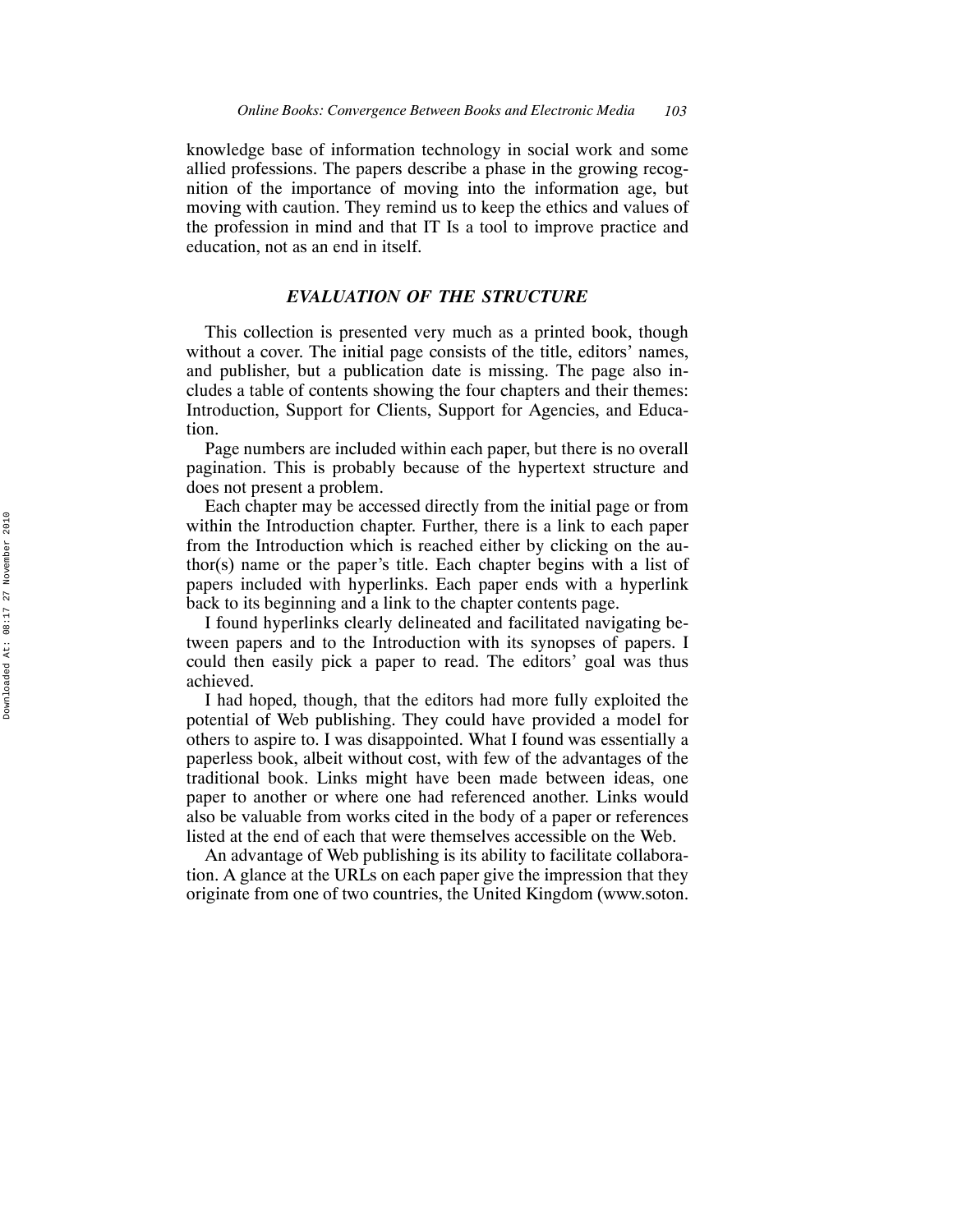ac.uk) or Germany (uhura.asfh-berlin.de). Though nowhere indicated, I infer the editors are each situated in one of these countries.

Perhaps the technology detracted from the effort these editors could have used in insuring better consistency in the formatting of the papers, e.g., some did not include references, some used capitals in the titles and other not, a few included information on the authors, and some had an abstract but others not. One mentioned appendices, but they did not appear. These inconsistencies detracted only slightly from the readability of the papers, but it must be remembered, the editors did not have the goal to create an integrated volume.

So, does book publishing on the Web have a future? A few months ago a colleague emailed me an anonymous spoof of electronic publishing titled ''Announcing the new Built-in Orderly Organized Knowledge Device (BOOK).'' The spoof's value was in it's grain of truth. An example: ''Compact and portable, it can be used anywhere–even sitting in an armchair by the fire–yet it is powerful enough to hold as much information as a floppy disk.'' I would add that it can be easily ''used'' anywhere, such as the bed or the beach, weighs less than a notebook computer, may be dropped without disastrous results and not much damaged by a child's spilt glass. My conclusion is that a book published on the WWW will have to go a long way to hold my attention. In fact, after reading just one paper of this collection, I printed out the rest to read in my spare moments, wherever I happened to find myself. Even if I had downloaded the material to a floppy or a one-inch state-of-the-art laptop hard drive, I would not have found the convenience and flexibility of the traditional book form. In printed form the volume ran 113 pages, single spaced in 12 point font. Further, I am not alone in experiencing eyestrain and muscle stress from extended periods in front of my computer.

Is the electronic book the answer? Both American and Canadian newspapers reviewed this new medium in August, 1998. One touted its advantages over the computer: ''Few people want to read a whole book on a PC'' (USA Today, Wed. Aug. 19, 1998, Money Section, p.1) and ''Such a setup *[a book read on a PC]* requires that the reader be seated at a computer, which is impractical for book-length documents'' (Globe and Mail, Aug. 9, 1998, Section C, p.1). The e-book is an electronic device slightly larger and heavier than a hard cover book depending on the brand, designed to give a book-like reading experience. It allows the downloading and storage of a number of books.